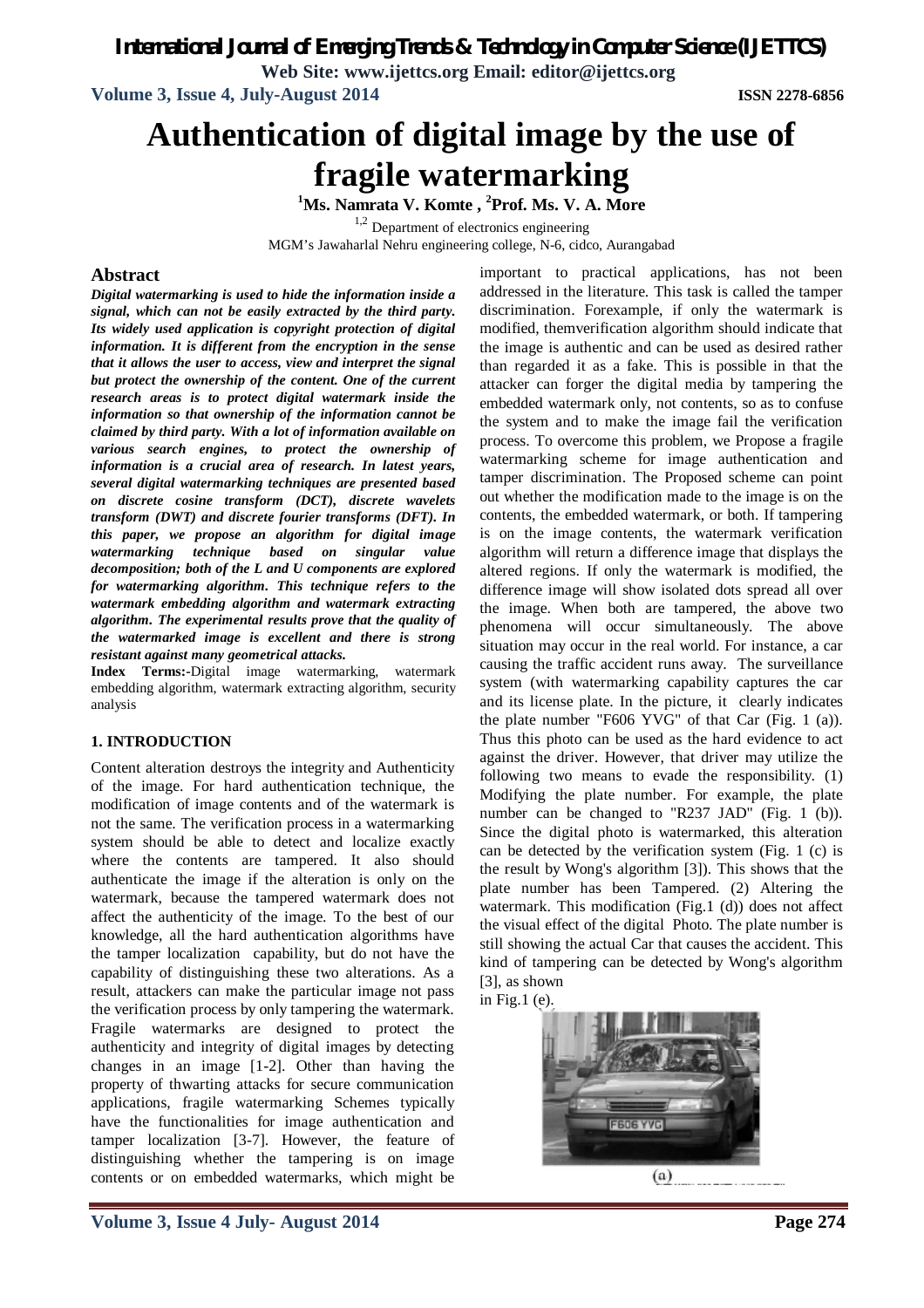**Volume 3, Issue 4, July-August 2014 ISSN 2278-6856**



Fig. 1. Image authentication results by Wong's algorithm [3] (a) Original image, (b) plate number altered image, (c) verification result of (b), (d) image with only watermark being altered, (e) verification result of image (d)

In the first case, the plate number of the picture is not the one in the accident. Obviously, it cannot be used as a proof. Thus the responsibility may be transferred to the third person. In the second case, the suspect may claim that the number has been altered and he/she is framed. Thus the suspect may be free of charge because this seemingly faked photo cannot be used as concrete evidence. To overcome the first problem, in addition to tamper localization, the watermarking algorithm should have the capability to recover the plate number of the tampered photo. Even though the plate number has been modified, the verification system is still able to show the actual plate number. Furthermore, if the watermarking algorithm is able to indicate that the modification of the digital image is made only on the watermark, and the content is genuine, then it resolves the second dilemma. As can be seen from Fig. 1, Wong's algorithm cannot distinguish the two situations mentioned above. Therefore, there is a need to develop a watermarking algorithm that not only have good tamper localization and security against attacks, but also have the ability to discriminate the watermark tampering from the content tampering.

## **2. WATERMARKING AND TYPES 2.1 WATERMAKING**

Digitizing of multimedia data has enabled reliable, faster and efficient storage transfer and processing of data [1]. The ease with which the multimedia data can be utilized, amplifies possibilities to perform illegal copying and redistribution of the multimedia data. Multimedia data in the form of image, audio and video, can be easily manipulated and reproduced in digital domain using present day multimedia manipulation tools. There is great demand of techniques for handling the problems associated with the multimedia data. In this context, it is

important to develop systems for copyright protection, protection against duplication, and authentication of content [2]. Techniques of data hiding specifically watermarking can be applied to protect multimedia data against these types of manipulations and duplications. Digital watermarking is a method to attest the owner identification of the multimedia data and discourage the unauthorized copying, by embedding perceptually transparent pattern in digital data by specially designed algorithms. Generally, a watermark represents the owner and the user's information which could be owner's logo or some control information suitable for embedding in the cover multimedia. Digital watermarking technology is now drawing the attention as a new method of protecting copyrights for digital images. It is realized by embedding data that is insensible for the human visual system. The embedded information data is called watermark. So watermarking in digital images is the process by which a discrete data stream is hidden within an image imposing imperceptible changes of the image. The root of watermarking as an information hiding technique can be traced in ancient Greece as Steganograpy, the science of watermarking is a modern subject was organized developed in recent years. Watermarking techniques are judged on the basis of their performance on a small set of properties. These properties include robustness, transparency, watermarking capacity, blind detection and security. Watermarking schemes are developed according to the requirements of the application and all applications do not require each of these properties in their entirety i. e. watermarking requirements are application dependent and some most desirable properties for these applications are conflicting in nature. Digital watermarking techniques are classified according to various criteria like robustness, perceptibility and embedding and retrieval methods. Robustness is an important criterion which means the ability of watermark to resist common image processing operations.

### **2.2. Types of watermark**



### **2.2.1. Robust**

Robust watermarking schemes are applied for proving ownership claims whereas fragile watermarking is applied to multimedia content authentication. These watermarking schemes have their own requirements in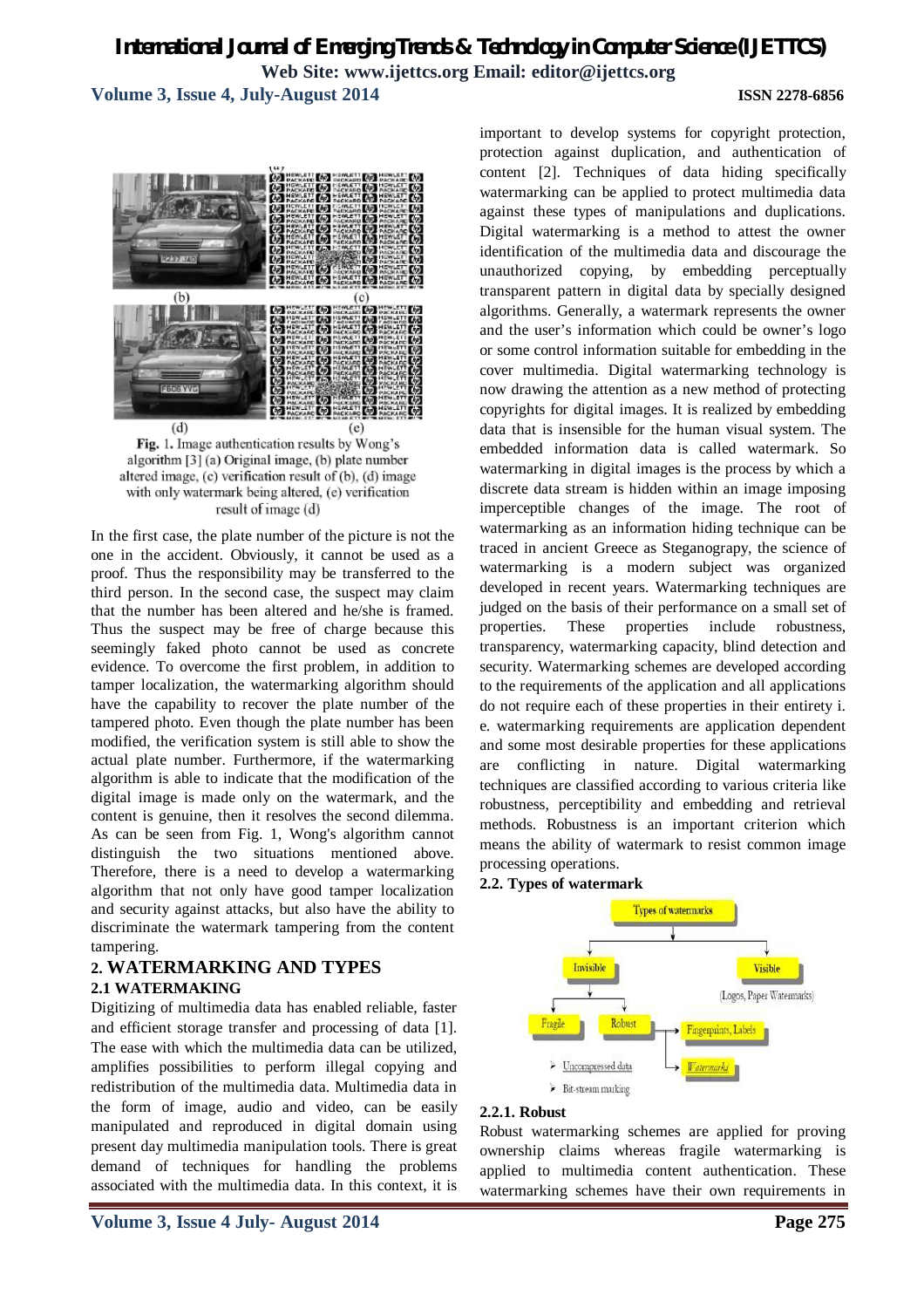## **Volume 3, Issue 4, July-August 2014 ISSN 2278-6856**

terms of robustness. Robust watermarks should be able to survive a wide range of friendly operations and malicious attacks, whereas fragile watermarks are intolerable to both malicious and content preserving operations.

### **2.2.2. Fragile**

Fragile watermarking techniques are designed with a goal to identify and report every possible tampered region in the watermarked digital media. Semi-fragile watermarks are intermediate in robustness between the two and are also used for image authentication. Some critical applications like medical imagining and forensic image archiving also requires the fragile watermarks to be reversible. The different quantitative parameters such as PSNR, True and false positive may be used for the evaluation of the method of watermarking schemes In recent years, the accessing of multimedia data or digital data has become very easy because of the fast development of the Internet. In other Words, this development makes unauthorized distribution of multimedia data. For the protection of multimedia data, a solution known as watermarking is used. After the approximate 20 years' research, different kinds of watermarking algorithm based on different theory concepts were introduced [1-3]. A digital watermark encodes the owner's license information and embeds it into data. Watermarking may be used to identify the image of owners' license information and to track illegal copies.

### **3.TECHNIQUES OF WATERMARKING**

There are mainly two major techniques of watermarking

- Spatial domain: slightly modifies the pixels of one or two randomly selected subsets of an image
- Frequency domain: this technique is also called transform domain. Values of certain frequencies are altered from their original.

### **3.1. Spatial Domain**

In this type of watermarking, the pixels of one or two randomly selected subsets of an image are modified. These modifications can even include the flipping of the low-order bit of each pixel. But this technique is not considered reliable for normal media operations like lossy compression or filtering.

- LSB Coding: The least significant bits of the host signals are modified by the watermark signal.
- Correlation Based: Pseudo random noise (PN) with a pattern  $W(x, y)$  is added to an image according to Patchwork

This algorithm has been proposed as an image

watermarking scheme at the outset. This inserts the information into the time-domain signal. Original patchwork algorithm is refreshingly novel among many watermarking methods. Moreover, the population of each subset was very large: It was not adaptive to the signal: it added or subtracted constant d independently of the signal strength. Nonetheless, it has provided a solid base as an excellent tool for information hiding. An analogue image can be described as a continuous function over a twodimensional surface. The value of this function at a specific coordinate on the lattice specifies the luminance or brightness of the image at that location. A digital image version of this analogue image contains sampled values of the function at discrete locations or pixels. These values are said to be the representation of the image in the spatial domain or often referred to as the pixel domain. Spatial embedding inserts message into image pixels. The oldest and the most common used method in this category is the insertion of the watermark into the least significant bits (LSB) of pixel data [2][5][6]. The embedding process of the LSB technique can be illustrated as follows: Consider that the system is required to hide a watermark number 178 in a 2x2 gray-scale (8 bit) image. Let's assume that the image pixels are 234, 222, 190 and 34. In an 8-bit binary format the number 178 is represented as 10110010. Since there are 4 pixels that can be used to store this data we can easily decide to embed pairs of bits of the watermark to the last 2 insignificant bits of the pixels. The process therefore modifies the original bits from 11101010, 11011110, 10111110 and 00100010 to 11101010, 11011111, 10111100 and 00100010 respectively. In decimal representation the watermarked image has pixel values of 234, 223, 188 and 34. Since the modification of pixel values occurs in the LSB of the data, the effect to the cover image is often visually indifferent. This effect however becomes more apparent as more bits are used to hide the watermark. One of the major limitations in spatial domain is the Capacity of an image to hold the watermark. In the case of LSB technique, this capacity can be increased by using more bits for the watermark embedding at a cost of higher detection rate.

### **3.2 Frequency Domain**

a. Discrete Cosine Transform (DCT): The sequence of data points in the spatial domain are converted to the sum of sine and cosine waveforms with different amplitudes in the frequency domain. Unlike Discrete Fourier Transform, this transform has only real numbers when a cosine function is used. There are eight different variants of DCT with slight modifications between them. Discrete Cosine Transform is related to DFT in a sense that it transforms a time domain signal into its frequency components. The DCT however only uses the real parts of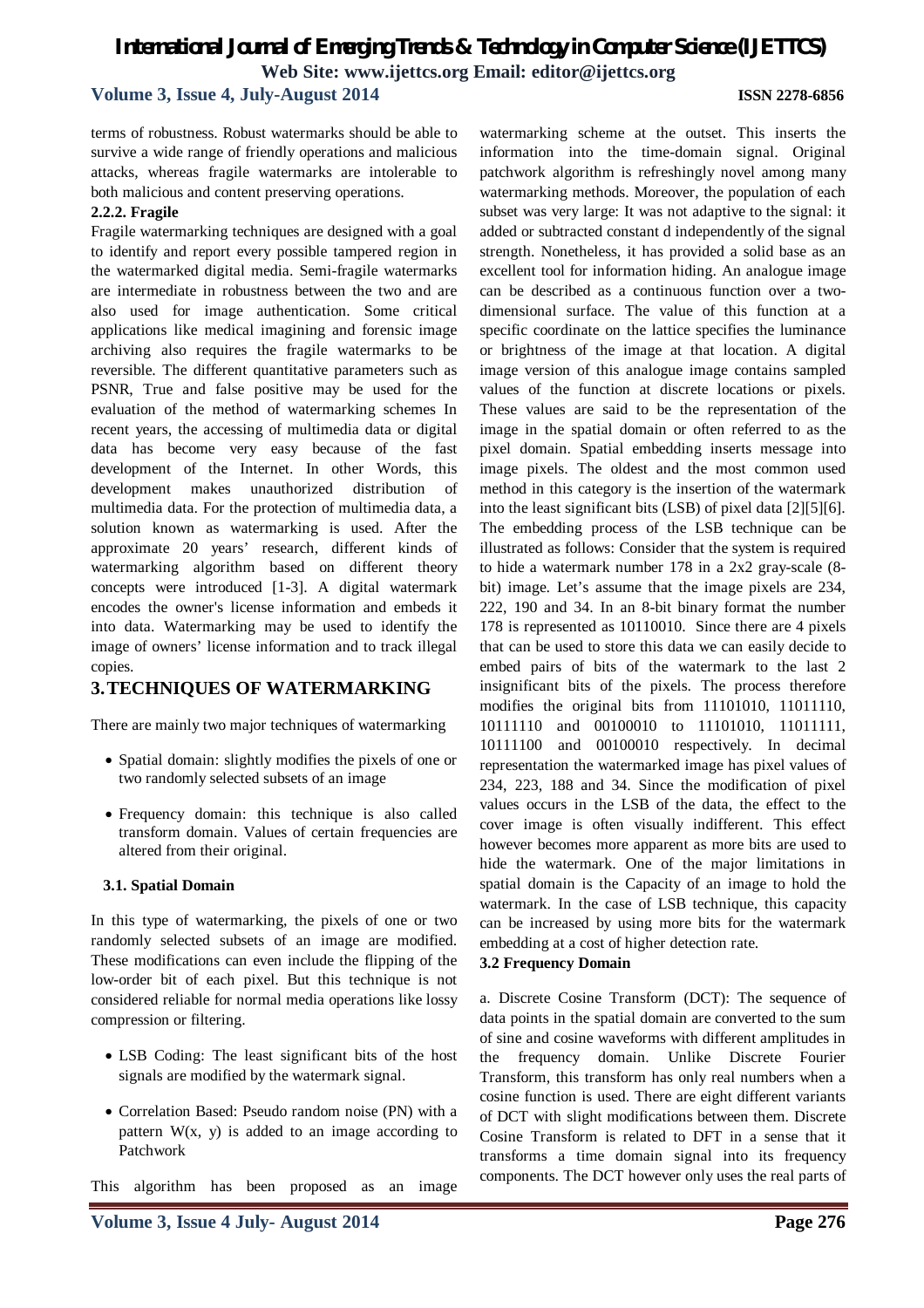# **Volume 3, Issue 4, July-August 2014 ISSN 2278-6856**

the DFT coefficients. In terms of property, the DCT has a strong "energy compaction" property and most of the signal information tends to be concentrated in a few lowfrequency components of the DCT. The JPEG compression technique utilizes this property to separate and remove insignificant high frequency components in images. Srayazdi proposed a blind gray-level watermarking scheme by dividing the cover image into 4x4 non-overlapping blocks. The technique first estimates the first five DCT coefficients of each block in a zigzag order. It then embeds a gray-level value of the watermark data by replacing each low frequency DCT value in the central block with its estimated modified values. In , the author created a new robust hybrid non-blind watermarking scheme based on discrete cosine transform (DCT) and Singular Value Decomposition (SVD). The Discrete cosine transform (DCT) is most popular due to several reasons. One of the reason is that most of the compression techniques developed in the DCT domain (JPEG, MPEG, MPEG1, and MPEG2) & therefore image processing is more familiar with it. DCT is one of the most common linear transformations in digital signal process technology. Two-dimensional discrete cosine transform (2D discrete cosine transform is defined as follows

$$
f(jk) = a(j)a(k) \sum_{m=0}^{N-1} \sum_{n=0}^{N-1} f(nm) \cos \left[ \frac{(2m+1)j\pi}{2N} \cos \left[ \frac{(2N+1)k\pi}{2N} \right] \right]
$$

Inverse transformation 2D discrete cosine transform is defined as follows

$$
f(mn) = \sum_{m=0}^{N-1} \sum_{n=0}^{N-1} a(j) a(k) f(jk) \cos \left[ \frac{(2m+1)\pi}{2N} \cos \left[ \frac{(2N+1)k\pi}{2N} \right] \right]
$$

b. Discrete Wavelet Transform (DWT): In this transform the signal is decomposed into a set of basic wavelets followed by the altering of lower frequencies at various resolutions. Transform domain embeds a message by modifying the transform coefficients of the cover message as opposed to the pixel values. Ideally, transform domain has the effect in the spatial domain of apportioning the hidden information through different order bits in a manner that is robust. There are a number of transforms that can be applied to digital images, but there are notably three most commonly used in image watermarking. They are Discrete Fourier Transform (DFT), Discrete Cosine Transform (DCT) and Discrete Wavelet Transform (DWT).

$$
H_i = \sum_{m=0}^{k-1} X_{2i-m} \cdot s_{m(Z)}
$$
  

$$
L_i = \sum_{m=0}^{k-1} X_{2i-m} \cdot t_{m(Z)}
$$

Where  $s_{m(\mathbb{Z})} t_{m(\mathbb{Z})} \text{ =}$  wavelet filters  $i = 0$   $(N|2) - 1$ k=length of filter

Watermarking in the wavelet transform domain is generally a problem of embedding watermark in the sub bands of the cover image. There are four sub bands created at the end of each level of image wavelet transformation: they are Low-Low pass sub band (LL), High-Low (horizontal) sub band (HL), Low-High (vertical) sub band (LH) and High-High (diagonal) pass sub band (HH). Subsequent level of wavelet transformation is applied to the LL sub band of the previous one. [11the input image decompose into 4 levels by DWT, so we get approximation sub bands with low frequency component and 12 detail sub bands with high frequency component morphological dilation capture the coefficients that near the edge for forming another group. In the end, the watermark energy distribute among these groups with a suitable length. For this project, a form of spatial domain watermarking technique will be used.

# **4.LITERATURE SURVEY OF FRAGILE WATERMARKING TECHNIQUES IN TRANSFORM DOMAIN**

Frequency domain techniques have proved to be more effective than spatial domain techniques in achieving high robustness against attacks and can embed more bits of watermark. Commonly used frequency domain transforms are Discrete Wavelet Transform (DWT), Discrete Cosine Transform (DCT), and Discrete Fourier transform (DFT). DWT has been given special attention in digital image watermarking due to its excellent spatial localization and multi-resolution characteristics, which are similar to the theoretical models of the human visual system. Transform domain techniques have been applied for copyright protection and image authentication. A brief description of some techniques for image authentication is covered below. In 2008, Wang H. et al., [9] proposed a chaotic watermarking scheme for authentication of JPEG images. The quantized DCT coefficients after entropy decoding are mapped to the initial values of the chaotic system, and then the generated watermark information by chaotic iteration is embedded into JPEG compressed domain. Requantization operation does not invalidate tamper detection due to direct modification of DCT coefficient after quantization. Extraction is also performed in the compression domain. Extraction is fast and complexity of method is claimed to be low. In 2012, Kannammal et. al. [14] proposed a digital watermarking framework in which the Electrocardiograph (ECG) and Patients demographic text ID act as double watermarks. By this method the medical information of the patient is protected and mismatching of diagnostic information is prevented.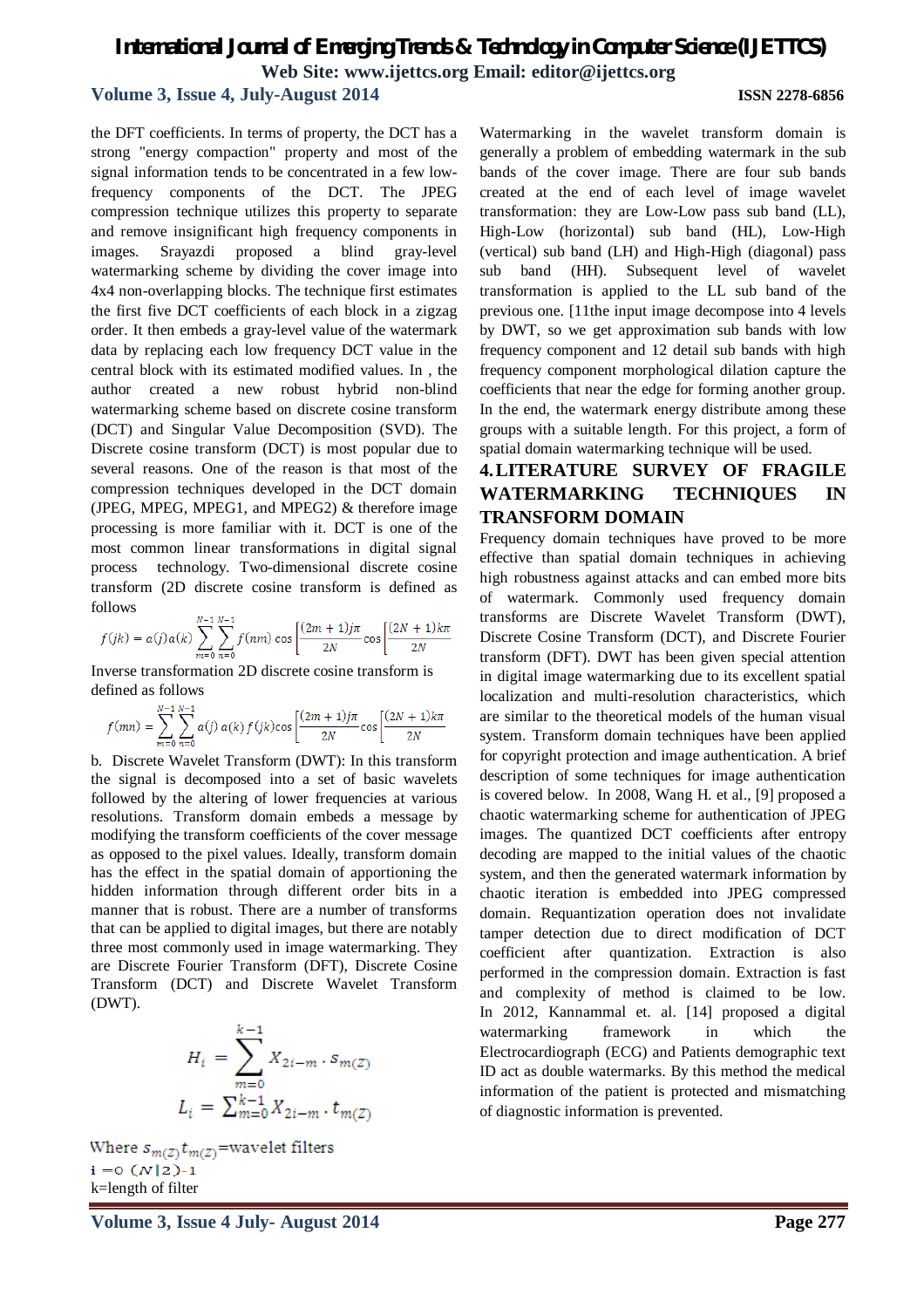**Volume 3, Issue 4, July-August 2014 ISSN 2278-6856**

**5.BLOCK DIAGRAM**



Fig(a): Embedding the watermark image





Fig(b):Extraction of Watermarked Image

**Fig(b):** Extraction of watermarked image There are three main stages in the watermarking process:

- 1. generation and embedding
- 2. attacks
- 3.retrieval/detection

Generation of watermarks is an important stage of the process. Watermarks contain information that must be unique otherwise the owner cannot be uniquely identified. In embedding, an algorithm accepts the host and the data to be embedded and produces a watermarked signal. Various algorithms have been developed so far. The watermarked signal is then transmitted or stored, usually transmitted to another person. If this person makes a modification, this is called an attack. There are many possible attacks. Detection is an algorithm which is applied to the attacked signal to attempt to extract the watermark from it. If the signal is not modified during

transmission, then the watermark is still present and it can be extracted. If the signal is copied, then the information is also carried in the copy. The embedding takes place by manipulating the contents of the digital data, which means the information is not embedded in the frame around the data, it is carried with the signal itself.

# **6. WATERMARKING ALGORITHM**

The mathematical details of the algorithm used in obtaining the public and private keys are available at the RSA Web site. Briefly, the algorithm involves multiplying two large prime numbers (a prime number is a number divisible only by that number and 1) and through additional operations deriving a set of two numbers that constitutes the public key and another set that is the private key. Once the keys have been developed, the original prime numbers are no longer important and can be discarded. Both the public and the private keys are needed for encryption /decryption but only the owner of a private key ever needs to know it. Using the RSA system, the private key never needs to be sent across the Internet. The private key is used to decrypt text that has been encrypted with the public key. Thus, if I send you a message, I can find out your public key (but not your private key) from a central administrator and encrypt a message to you using your public key. When you receive it, you decrypt it with your private key. In addition to encrypting messages (which ensures privacy), you can authenticate yourself to me (so I know that it is really you who sent the message) by using your private key to encrypt digital certificate**.** When I receive it, I can use your public key to decrypt it. The above mentioned program is written in MATLAB and is executed. The following points explain the program code:

- 1. It asks the user to input the Host image and the Watermark image.
- 2. It reads the images input by the user and displays them. It then doubles the images for the subsequent operations
- 3. It then assigns the number of bits of host image to be replaced by the watermark image.
- 4. Each pixel is an 8-bit byte; hence the watermark image is shifted to 8-(number of bits assigned) places to the right.

# **7.FEATURES OF THE PROJECT**

Every watermarking technique is designed by keeping a particular application in mind. The features and their relative importance that watermarking technique should possess are also application dependent. Giving paramount attention to this, we now present desirable features of fragile marking systems

- 1. Tamper detection
- 2. Perceptual Transparency
- 3. Detection should not require the original image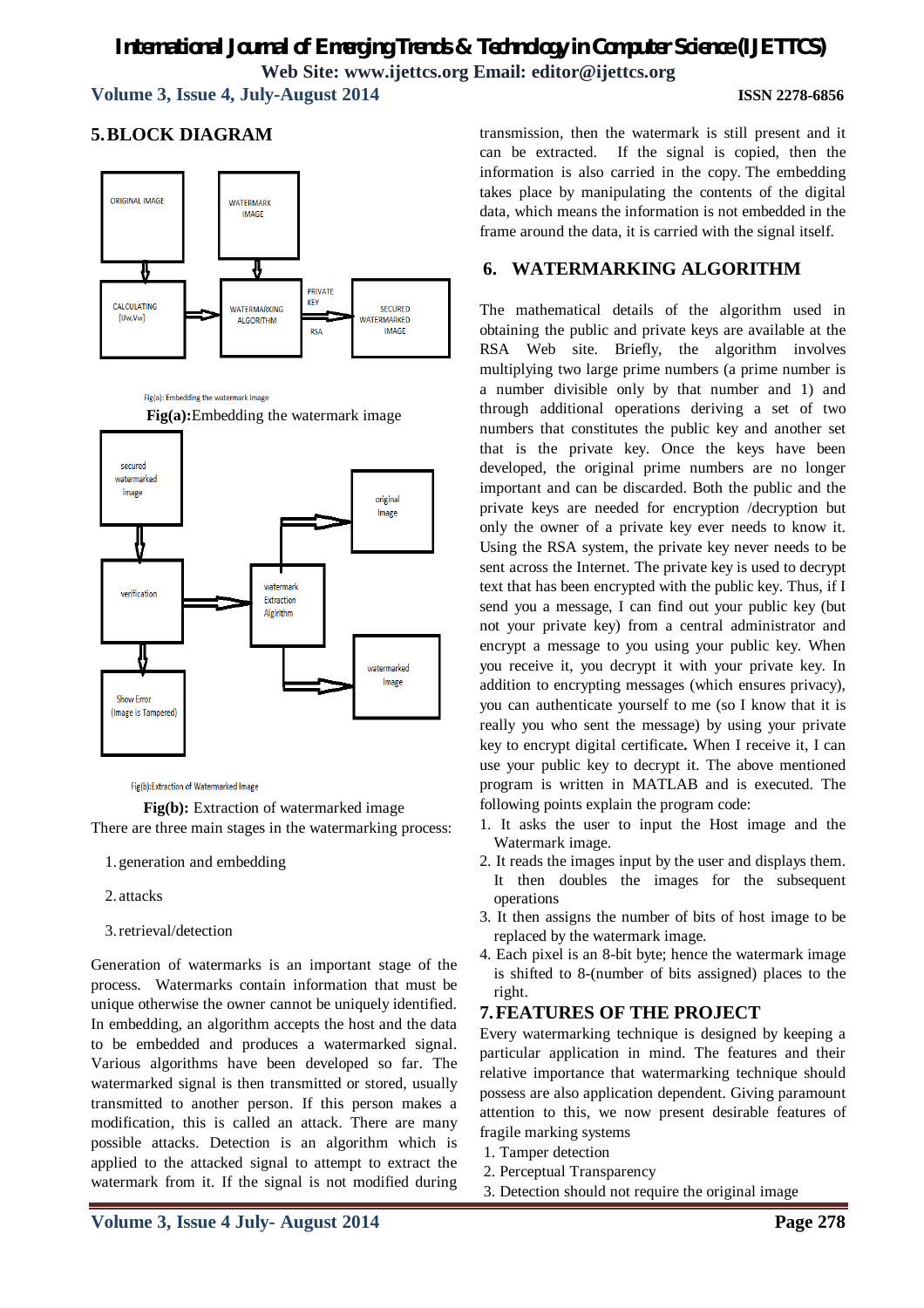# **Volume 3, Issue 4, July-August 2014 ISSN 2278-6856**

- 4. Detector should be able to locate and characterize alterations made to a marked image
- 5. The watermarks generated by different marking keys should be "orthogonal" during watermark detection
- 6. The marking key spaces should be large
- 7. The marking key should be difficult to deduce from the detection side information

# **8.SIMULATION RESULTS**

To illustrate the effectiveness on the tamper discrimination property of the proposed method, several experiments were carried out using the test image of Fig. 1 (a). The types of tamper are the manipulation occurred on: (I)Both the image content and the watermark: a fake plate number "R237 JAD" is pasted on the watermarked image of Fig. 1 (a). This tampered image is shown in Fig.4 (a). (2)The image content: we replace the 7 most significant bits (MSBs) of each pixel in Fig. 1 (a) with that in Fig.4 (a). The resulting image is depicted in Fig.4 (b). (3)The watermark: we replace the LSB of each pixel in Fig.1 (a) with that in Fig.4 (a). That is, we alter the watermark of the test image. The tampered image is shown in Fig.4 (c). According to watermarks embedded the LSB of tested image, the reconstructed LSQMs of these images are shown in Figs.4 (d), (e), and (f), respectively. We observe that the proposed watermarking algorithm has the capability of retrieving the original plate number from the altered image in which the plate number is modified. Figs.5 (a), (b), and (c) are the difference matrixes of three tamper by the verification algorithm respectively. Tamper localization and tamper discrimination can be achieved by viewing the difference images. As can be seen from Fig.5 (a), altered plate is located. The isolated dots spread all over the image indicate that the embedded watermark was changed. On the other hand, as shown in Fig.5 (c), only spread isolated dots appears. This implies that the manipulation on the image is only restricted to the watermark. Thus the image content is genuine. When a logo is used as the watermark, Figs.5 (d), (e), and (f) are shown the authentication results of three tampers using Wong's algorithm [3]. It can locate where the alteration of the image is. But we cannot tell what kind of manipulations being made on the marked image; and they might be declared fake, even though Fig. 4(c) contains genuine digital contents.



**Fig. 4.** Image authentication results by the proposed watermarking algorithm (a) ,(b) and (c) are the tampered images of three corresponding tampers, respectively; (d),(e) and (f) are the reconstructed LSQMs of three corresponding tampers, respectively.



**Fig. 5.** Authentication results in comparison of tamper localization and discrimination (a), (b) and (c) are authentication results of three tamper by the proposed algorithm; (d), (e) and (f) are the results of three tamper by Wong's algorithm [3]

## **9. POSSIBLE ATTACKS ON FRAGILE WATERMARKS**

Fragile watermarks are embedded in the cover media to detect any occurrence of tampering in it. If the alterations are so performed on the watermarked image that they do not disturbed the embedded watermark, then the altered